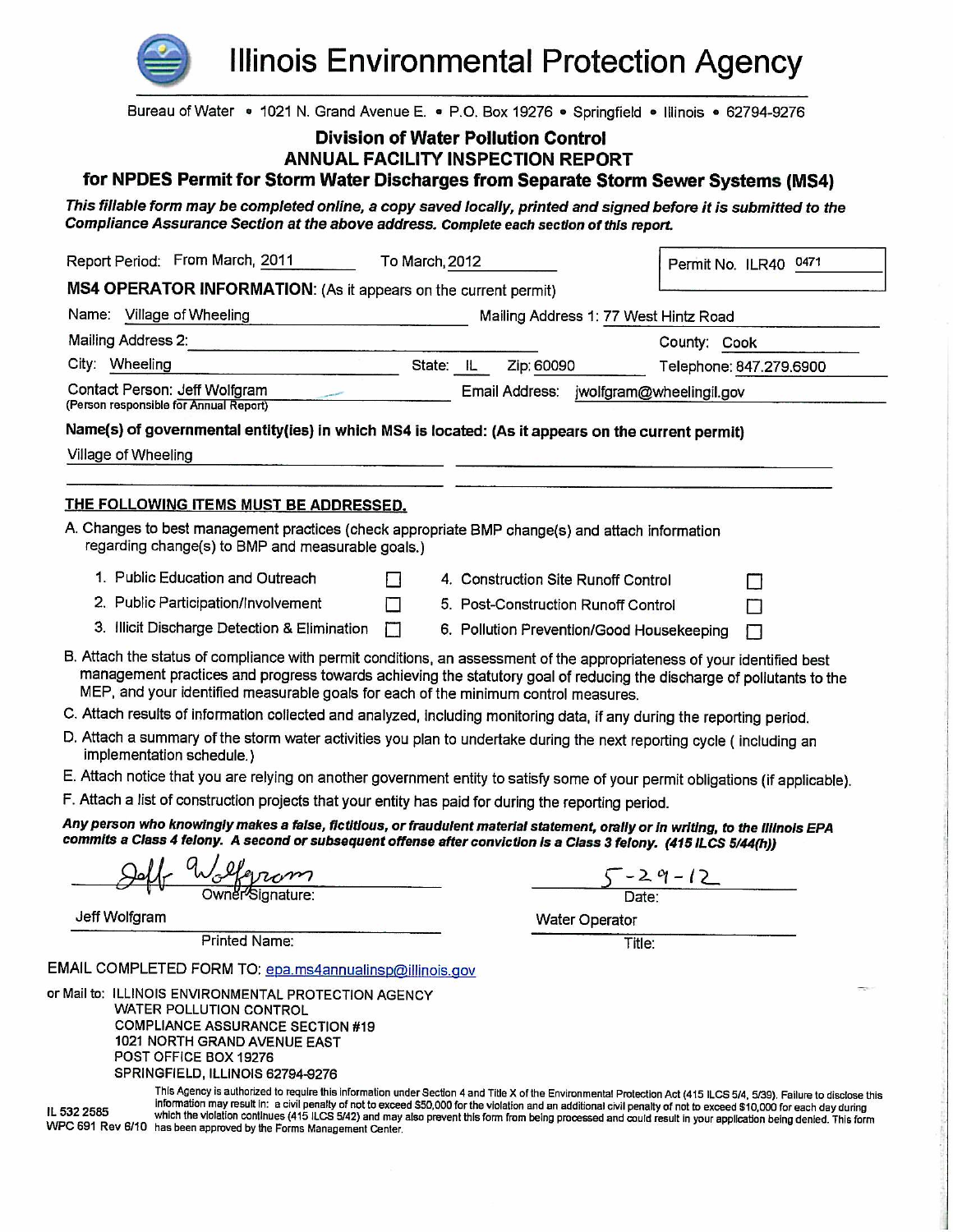#### ILLINOIS ENVIRONMENTAL PROTECTION AGENCY ANNUAL FACILITY INSPECTION REPORT NPDES PERMIT FOR STORMWATER DISCHARGES FROM MUNICIPAL SEPARATE STORM SEWER SYSTEMS (MS4)

# MARCH 2011 TO MARCH 2012 REPORTING PERIOD

# VILLAGE OF WHEELING, ILLINOIS

# **A. CHANGES TO BEST MANAGEMENT PRACTICES**

There have been no changes to the Village of Wheeling's Notice of Intent for the 2011-2012 reporting period.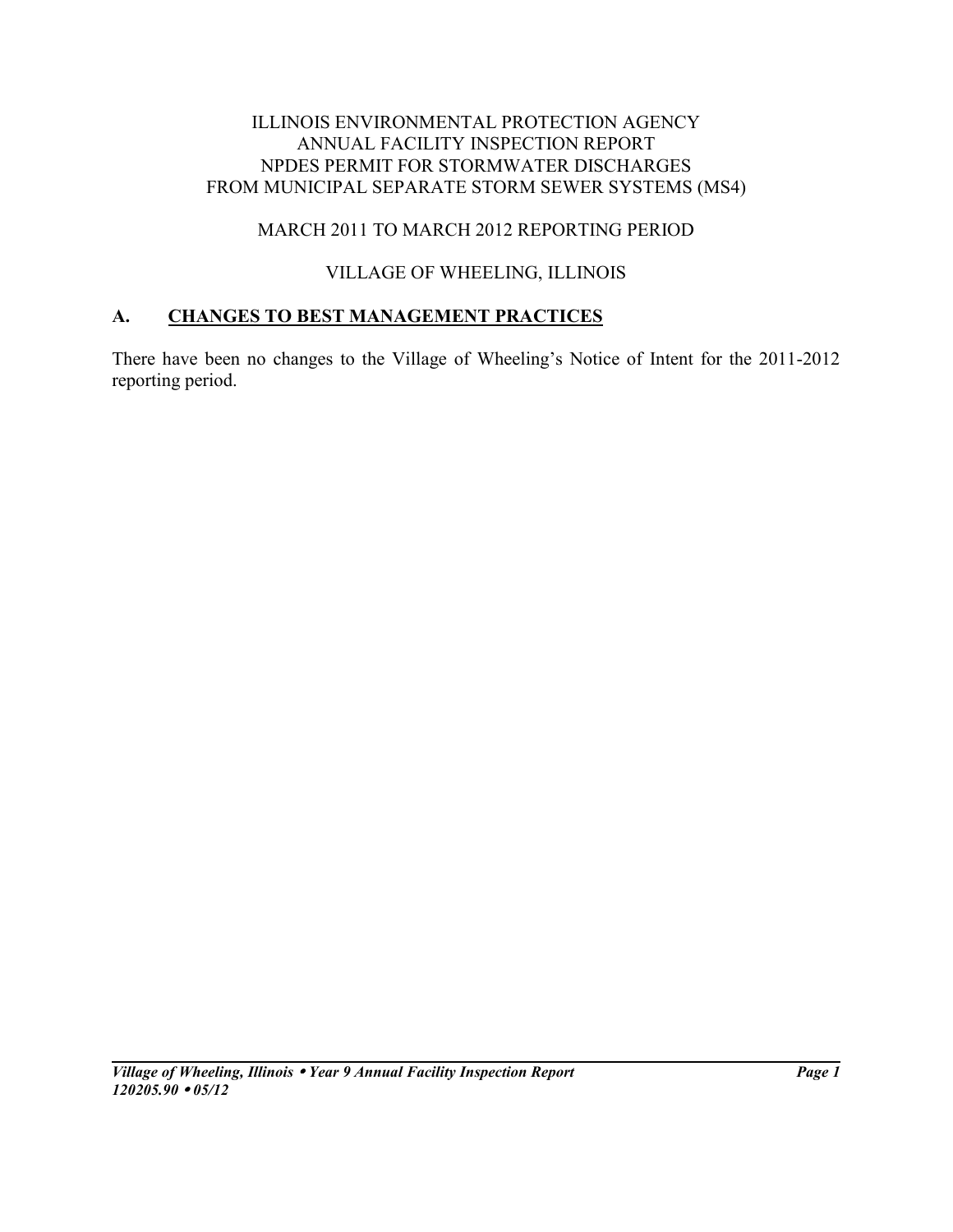# **B. STATUS OF COMPLIANCE WITH PERMIT CONDITIONS**

The Village of Wheeling committed to a number of stormwater BMPs in order to meet the requirements of the NPDES Phase II stormwater program. The following is a status report on each of the BMPs and the activities that were undertaken during the March 2011 to March 2012 reporting period. The status or progress for each of the measurable goals related to these BMPs is presented below.

# **BMP No. A1** Resident Newsletter – Stormwater Pollution Prevention Articles

**Measurable Goal(s), including frequencies:** Distribute a semi-annual stormwater pollution prevention publication.

- **Milestones:** Year 9: Continue to distribute the publication.
- **BMP Status:** The Village of Wheeling publishes a bimonthly newsletter which is mailed directly to each resident in the Village. During the March 2011 to March 2012 reporting period, the Village continued publishing stormwater pollution prevention articles within the newsletter on a semi-annual basis. Articles during this period included rain barrel purchase information, "Stormwater Runoff Pollution", yard waste collections information, and SWANCC drop off information. The Village also provides stormwater pollution prevention related brochures at the front desk of the public works facility.

### **BMP No. B7** Other Public Involvement

**Measurable Goal(s), including frequencies:** Inform all residents of the existence of contact number in the existing quarterly resident newsletter.

- **Milestones: Year 9:** Continue to inform residents of the existence of a contact number.
- **BMP Status:** Along with the stormwater pollution prevention articles that are published in the Village newsletter, the Village provides a contact number that residents can use to report stormwater related issues, including ordinance violations, construction site soil erosion and sediment control violations, maintenance issues, and illicit discharges. The Village website also provides an anonymous hotline for code enforcement complaints.

## **BMP No. C1** Stormwater Atlas

**Measurable Goal(s), including frequencies:** Annually review the storm sewer map and update as needed.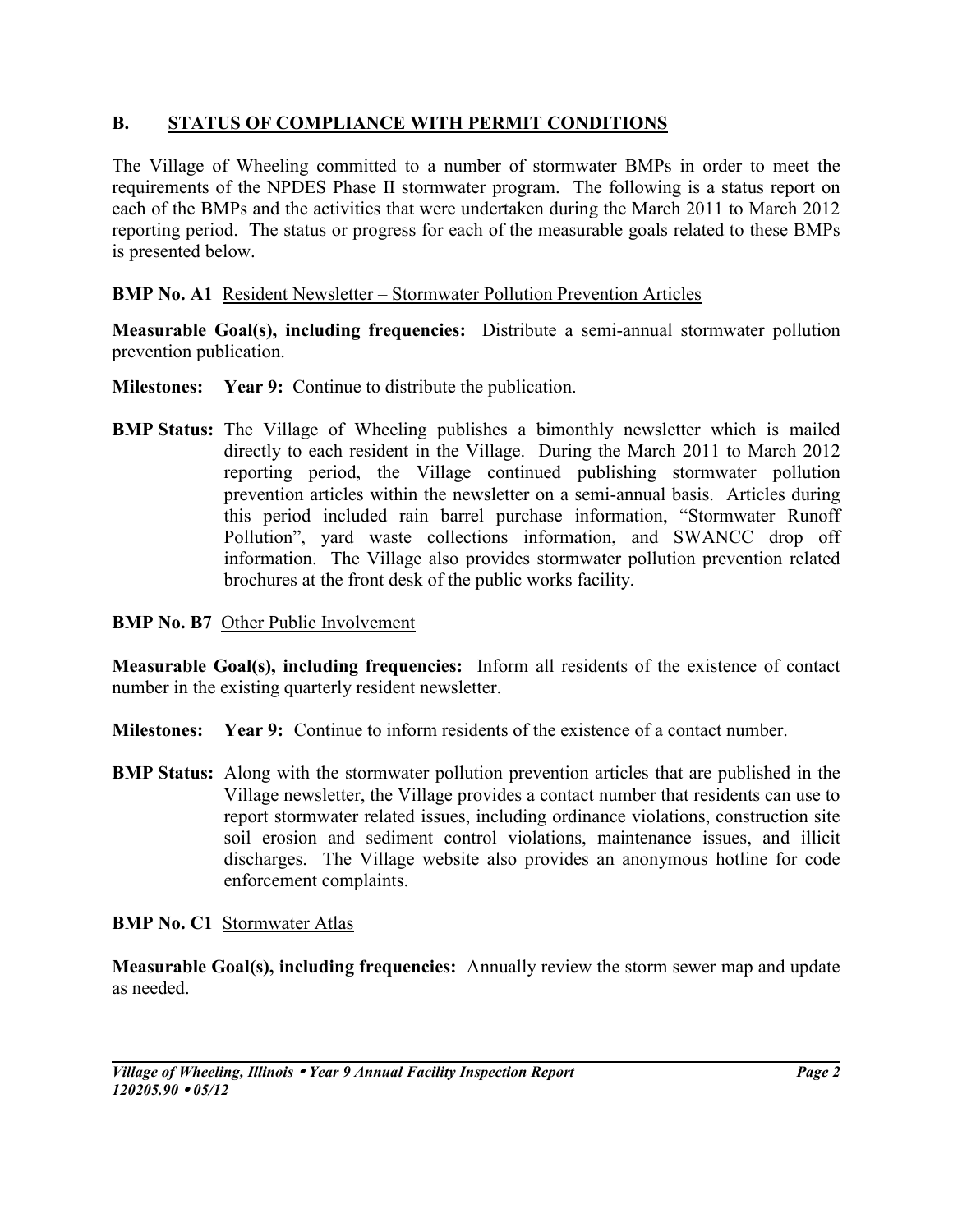**Milestones: Year 9:** Review the storm sewer map and update as needed.

**BMP Status:** The Village of Wheeling has an existing storm sewer atlas. The atlas shows all of the Village's outfalls and all receiving waters to which the Village's separate storm sewer system discharges. The atlas is in a GIS based system, which is updated as development occurs.

### **BMP No. C2** Illicit Discharge Detection and Elimination Ordinance

**Measurable Goal(s), including frequencies:** Enforce the Illicit Discharge and Connection Ordinance.

- **Milestones: Year 9:** Continue to enforce the Illicit Discharge and Connection Ordinance.
- **BMP Status:** The Village's Illicit Discharge and Connection Ordinance effectively prohibits non-stormwater discharges into the Village's storm sewer system and includes enforcement and penalties for ordinance violations.
- **BMP No. C4** Illicit Discharge Tracing Procedures

**Measurable Goal(s), including frequencies:** Annually trace all illicit discharges by resident reporting and by Village employees.

- **Milestones: Year 9:** Continue tracing illicit discharges.
- **BMP Status:** The Village of Wheeling currently has a plan for detection, tracing, and removal of illicit discharges. The plan establishes the Village's procedures for tracing illicit discharges identified through dry weather screening, regular storm sewer maintenance, and public reporting. Each outfall has been inventoried and numbered. No noticeable illicit discharges were found and no illicit discharge tracing was necessary.
- **BMP No. C5** Illicit Discharge Removal Procedures

**Measurable Goal(s), including frequencies:** Annually remove all illicit discharges detected by resident reporting and by Village employees.

- **Milestones: Year 9:** Continue removing illicit discharges
- **BMP Status:** The Village of Wheeling currently has a plan for detection, tracing, and removal of illicit discharges. The plan establishes the Village's procedures for removing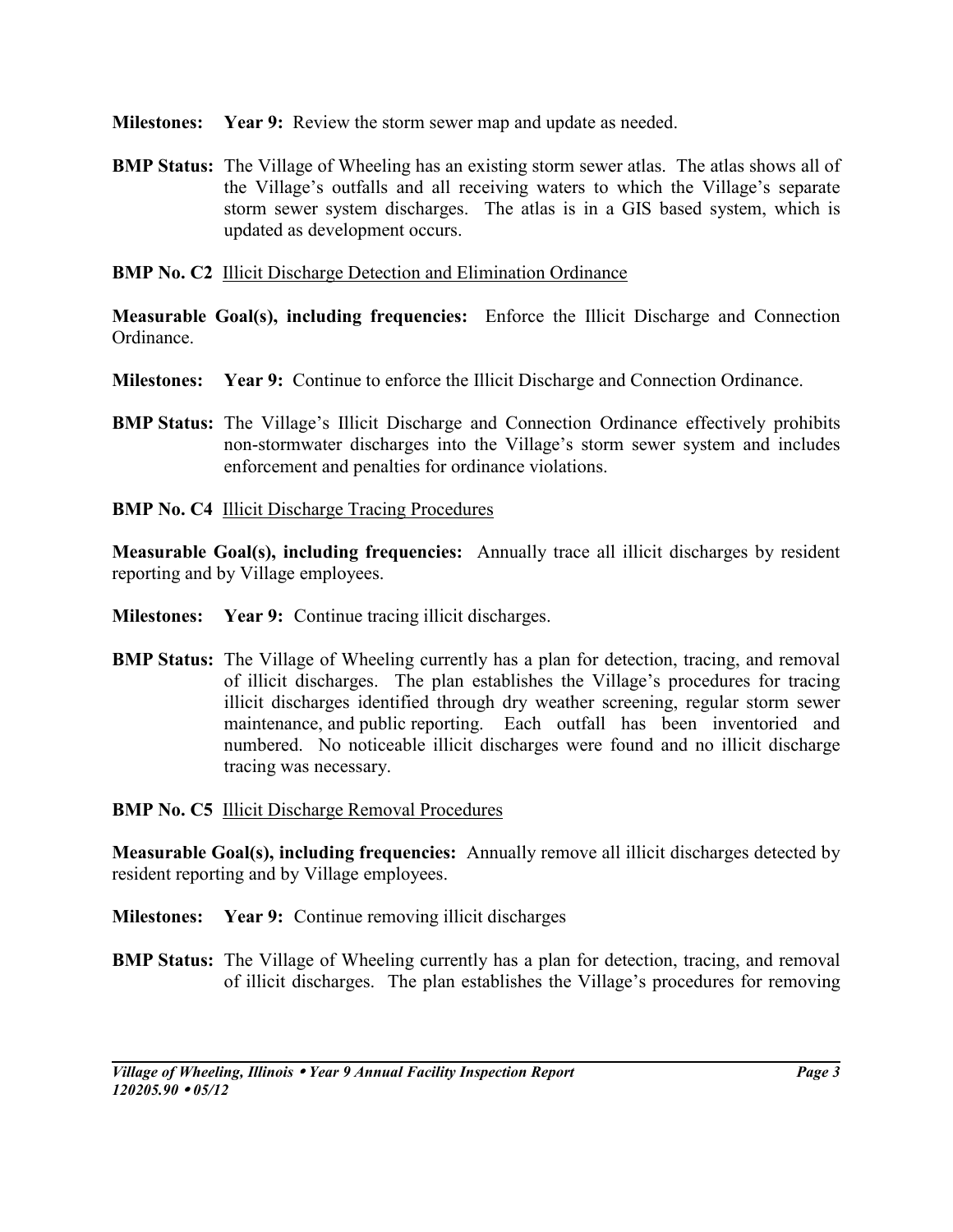illicit discharges identified through the tracing program. No illicit discharges were detected during the reporting period.

## **BMP No. C7** Visual Dry Weather Screening Program

**Measurable Goal(s), including frequencies:** Annually perform dry weather screening to detect illicit discharges.

- **Milestones:** Year 9: Continue to detect illicit discharges.
- **BMP Status:** The Village of Wheeling currently has a plan for detection, tracing, and removal of illicit discharges. The plan establishes the Village's visual dry weather illicit discharge screening procedures. Each outfall has been inventoried and numbered. 28 outfalls to McDonald Creek and Buffalo Creek were inspected. No illicit discharges were found.

## **BMP No. D1/D2/D3/D4/D6** Construction Site Runoff Stormwater Control

**Measurable Goal(s), including frequencies:** The Village will enforce its existing ordinance which regulates soil erosion and sediment control, plan review and site inspection.

- **Milestones: Year 9:** Continue to enforce existing ordinances.
- **BMP Status:** The Village issued 1,650 building permits during the reporting period. The Village enforces its ordinances for all development.

## **BMP No. E2/E3/E4/E5/E6** Post-Construction Stormwater Management

**Measurable Goal(s), including frequencies:** The Village will enforce its existing ordinance which regulates long term operation and maintenance procedures, review of best management practices, and site inspection.

- **Milestones:** Year 9: Continue to enforce existing ordinances.
- **BMP Status:** The Village issued 1,650 building permits during the reporting period. The Village enforces its ordinances for all development.

# **BMP No. F1** Employee Training Program

**Measurable Goal(s), including frequencies:** Formalize stormwater pollution prevention training for Village employees. Annually conduct formal stormwater pollution prevention training for Village employees.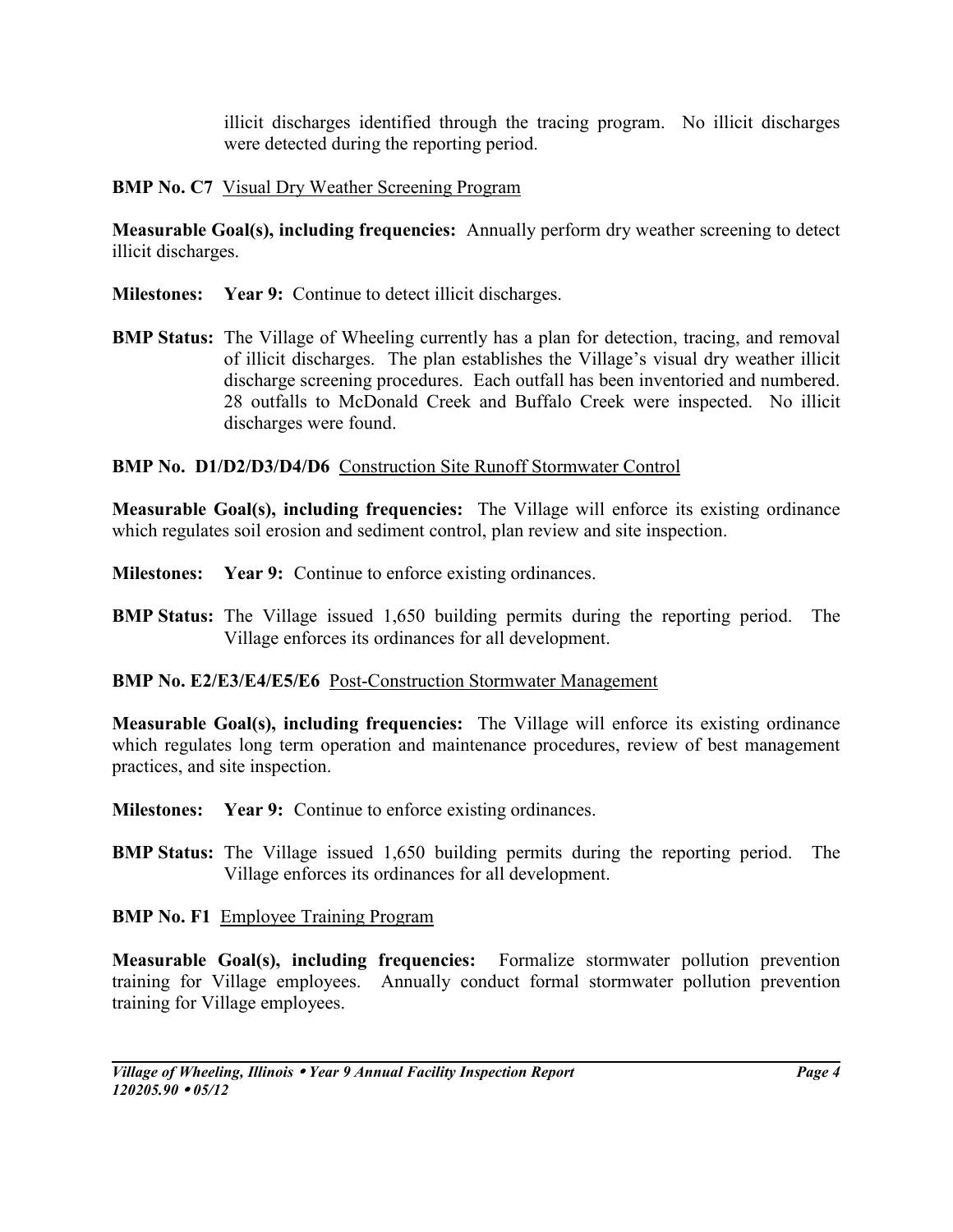- **Milestones: Year 9:** Continue formal stormwater pollution prevention training for City employees.
- **BMP Status:** The Village has developed a formalized training program for Village employees. If no employee training occurs for all of the employees, a representative is sent to a training seminar in the area, and the information is distributed to the rest of the employees. During the reporting period, several staff members attended stormwater related training seminars. Training seminars included Illicit Discharge Detection and Elimination Workshop: Building an Effective Illicit Discharge Elimination Program, and an NPDES Workshop conducted by the North Cook Soil and Water Conservation District.
- **BMP No. F2** Inspection and Maintenance Program

**Measurable Goal(s), including frequencies:** Continue to conduct formal maintenance and inspection and evaluate the effectiveness of the program and update as needed.

- **Milestones: Year 9:** Continue conducting formal inspection and maintenance. Review the program for effectiveness and update the program as needed.
- **BMP Status:** The inspection and maintenance program has been effective. All 27 of the Village's detention facility outfalls were inspected 10 times. 89 storm structures were cleaned. Approximately 16 cubic yards of debris was collected. Several sewers were also flushed. The program includes regular ditch maintenance and semi-annual waterway debris removal.
- **BMP No. F3** Municipal Pollution Prevention Program

**Measurable Goal(s), including frequencies:** Continue to conduct formalized program to prevent stormwater pollution from municipal operations.

- **Milestones: Year 9:** Review the program for effectiveness and update the program as necessary.
- **BMP Status:** The Village of Wheeling currently has many operational policies that have been effective in preventing stormwater pollution associated with municipal operations. These policies are incorporated into a formal Municipal Stormwater Pollution Prevention Program. The Stormwater Pollution Prevention Plan for the new Public Works Facility has been modified to reflect the new facility and incorporated into the plan. Additional stormwater pollution prevention plans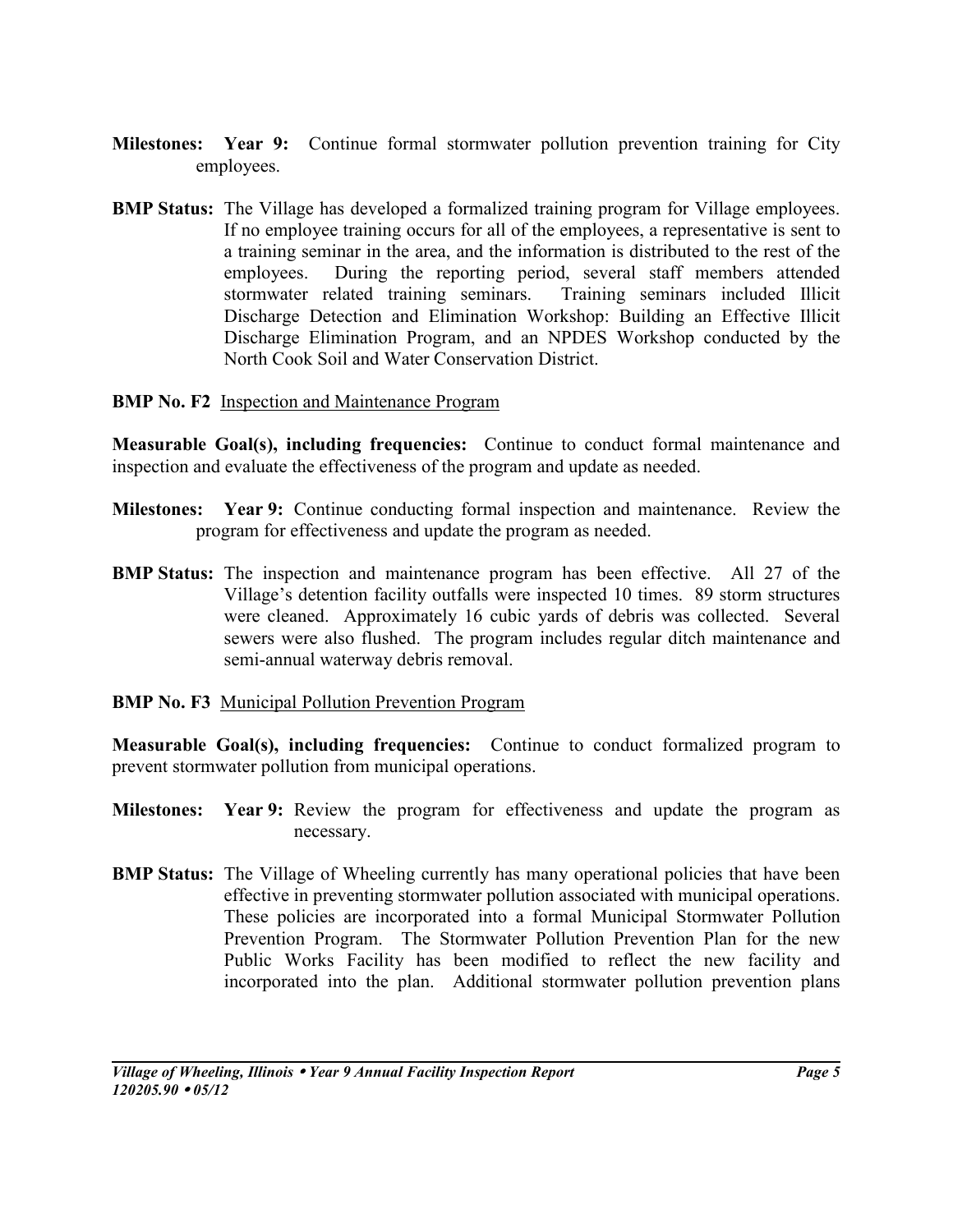were developed for the new Fire Station, the old Public Works Facility, and the vehicle compound at the new Village Hall.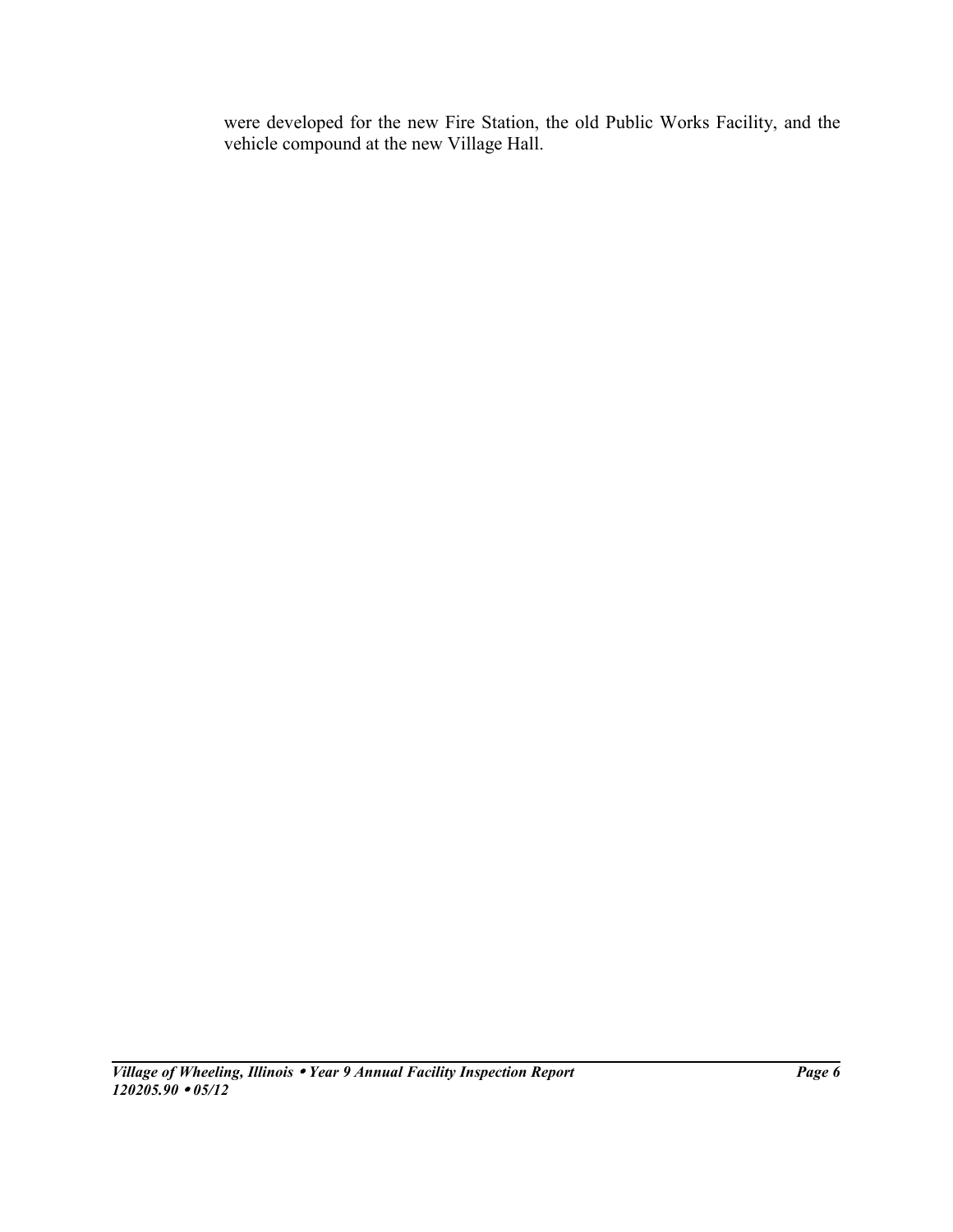# **C. INFORMATION AND DATA COLLECTION RESULTS**

No information or monitoring data was collected during the March 2011 to March 2012 reporting period.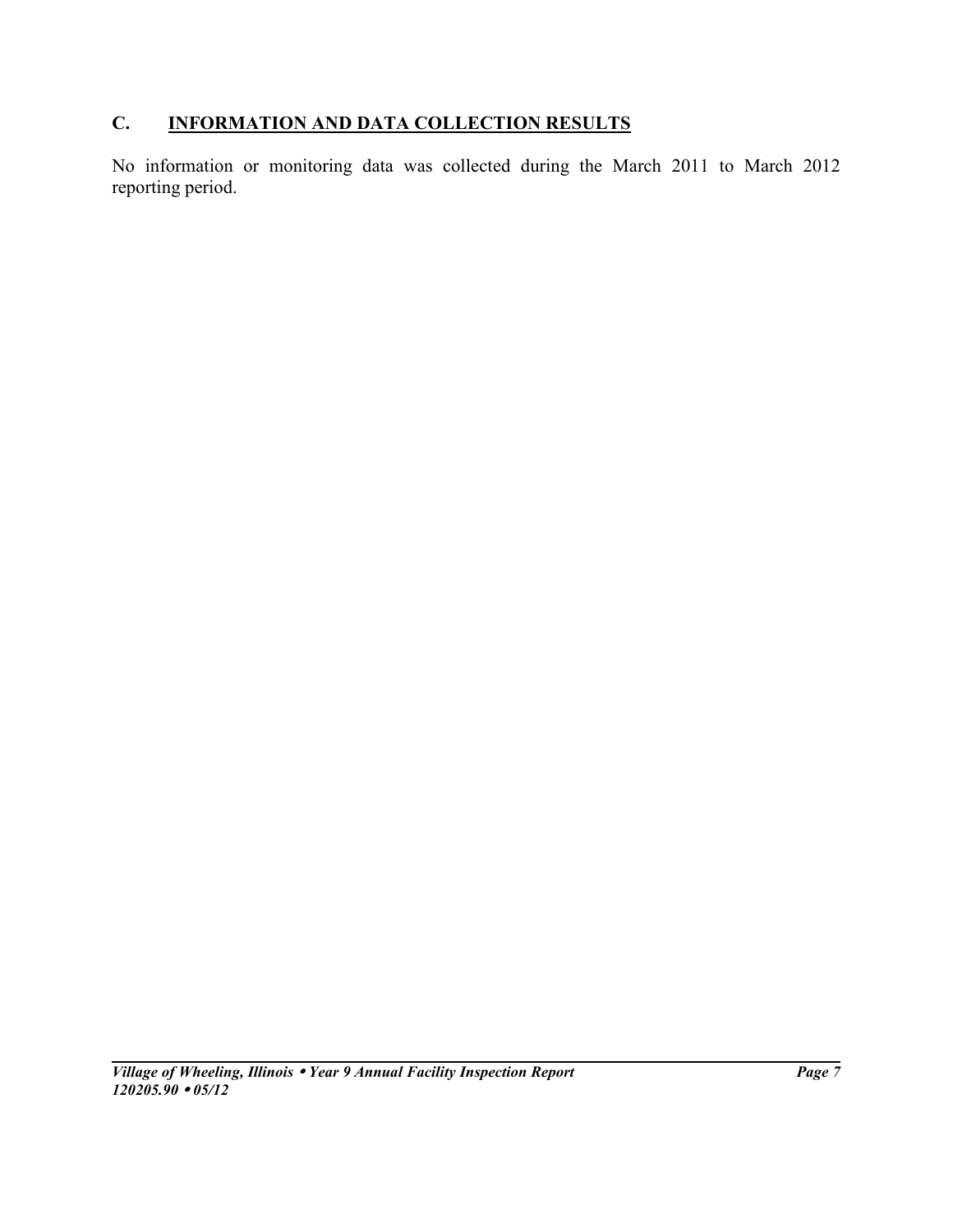### **D. SUMMARY OF NEXT REPORTING PERIOD STORMWATER ACTIVITIES**

The Village plans to undertake the following activities during the March 2012 to March 2013 reporting period:

#### **BMP No. A1 Distributed Paper Material**

The Village of Wheeling will continue to publish stormwater pollution prevention articles in its resident newsletter. The semi-annual articles will address the following issues: impacts of stormwater discharges on water bodies, measures the public can take to reduce pollutants in stormwater runoff, information on the general public hazards associated with illegal discharges and improper waste disposal, and green infrastructure.

**Measurable Goal(s), including frequencies:** Distribute a semi-annual stormwater pollution prevention publication.

**Milestones:** Year 10: Continue to distribute the publication.

#### **BMP No. B7** Public Reporting

The Village of Wheeling will continue to provide a contact number that residents can use to report stormwater related issues, including ordinance violations, construction site soil erosion and sediment control violations, maintenance issues, and illicit discharges.

**Measurable Goal(s), including frequencies:** The Village will continue to inform residents of the contact number.

**Milestones:** Year 10: Continue to inform residents of the existence of a contact number.

#### **BMP No. C1 Stormwater Atlas**

The Village of Wheeling has an existing storm sewer atlas. The atlas shows all of the Village's outfalls and all receiving waters to which the Village's separate storm sewer system discharges. The Village will continue to update the atlas annually.

**Measurable Goal(s), including frequencies:** Annual review the storm sewer map and update as needed.

**Milestones:** Year 10: Review the storm sewer map and update as needed.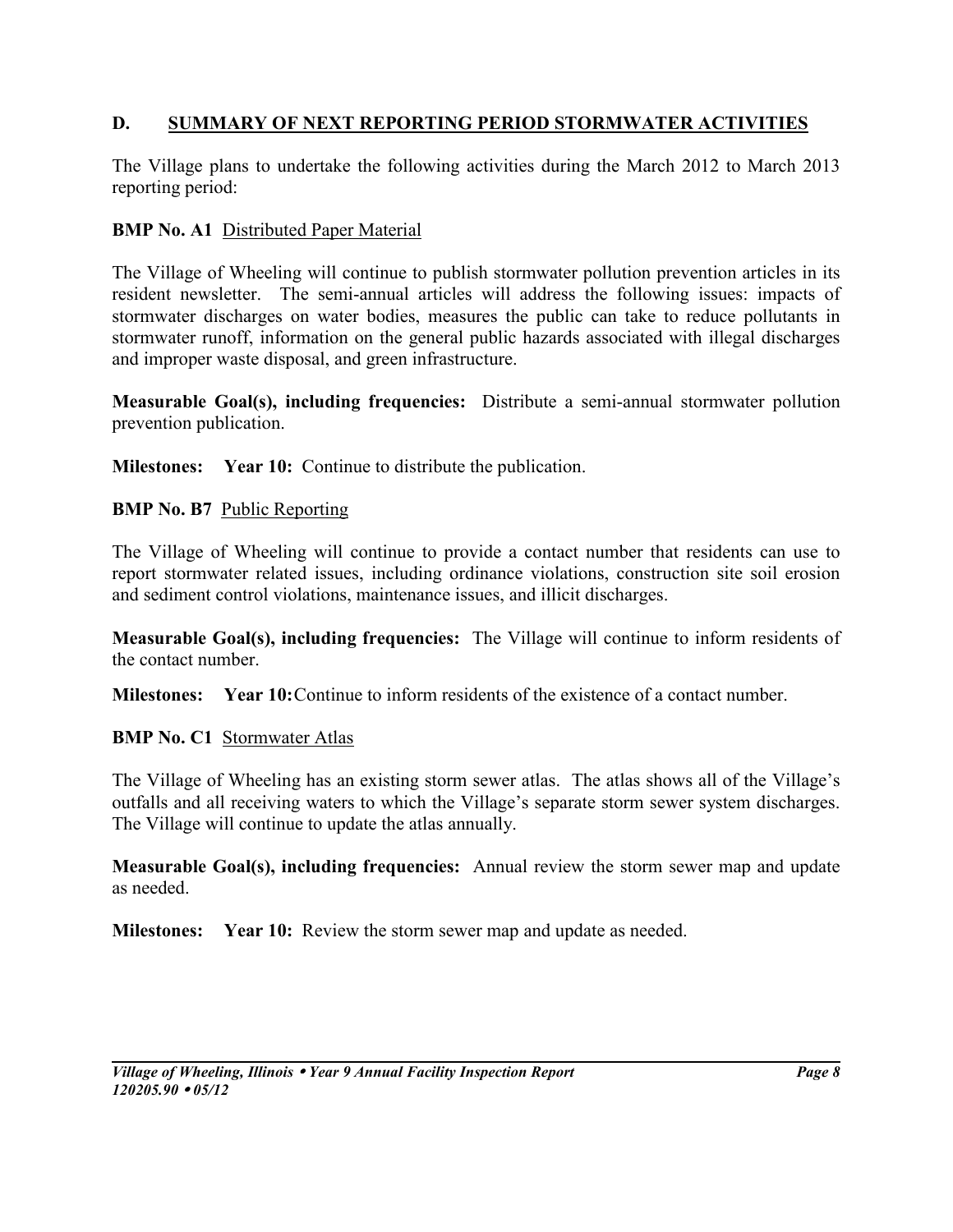#### **BMP No. C2** Regulatory Control Program

The Village of Wheeling enforces an Illicit Discharge and Connection Ordinance. The ordinance prohibits non-stormwater discharges into the Village's storm sewer system and includes enforcement and penalties for ordinance violations.

**Measurable Goal(s), including frequencies:** Enforce the Illicit Discharge and Connection Ordinance.

**Milestones: Year 10:** Continue to enforce the Illicit Discharge and Connection Ordinance.

#### **BMP No. C4 Illicit Discharge Tracing Procedures**

The Village of Wheeling has implemented a plan for detection, tracing, and removal of illicit discharges. The plan establishes the Village's procedure for tracing illicit discharges identified through dry weather screening, regular storm sewer maintenance, and public reporting.

**Measurable Goal(s), including frequencies:** Annually trace all illicit discharges detected by resident reporting and by Village employees.

**Milestones:** Year 10: Continue tracing illicit discharges.

#### **BMP No. C5** Illicit Discharge Removal Procedures

The Village of Wheeling has implemented a plan for detection, tracing, and removal of illicit discharges. The plan establishes the Village's procedure for removing illicit discharges identified through the tracing program.

**Measurable Goal(s), including frequencies:** Annually remove all illicit discharges detected by resident reporting and by Village employees.

**Milestones: Year 10:** Continue removing illicit discharges.

## **BMP No. C7** Visual Dry Weather Screening Program

The Village of Wheeling has implemented a plan for detection, tracing, and removal of illicit discharges. The plan establishes the Village's visual dry weather illicit discharge screening procedures.

**Measurable Goal(s), including frequencies:** Annually perform dry weather screening to detect illicit discharges.

**Milestones:** Year 10: Continue to detect illicit discharges.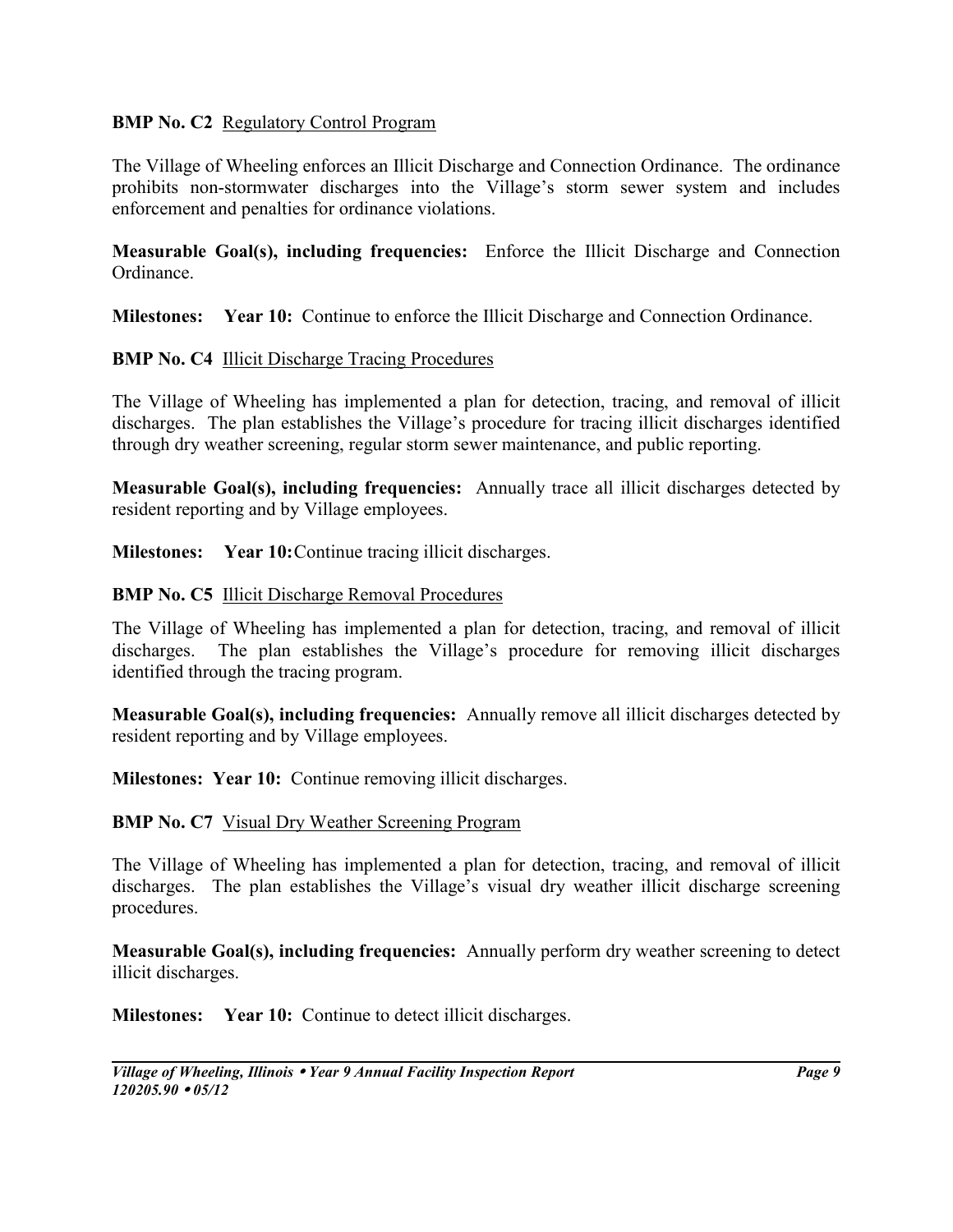# **BMP No. D1, D2, D3, D4, D6** Construction Site Runoff Stormwater Control

The Village of Wheeling adopted ordinance amendments for soil erosion and sediment control. The ordinance will continue to be enforced.

### **Measurable Goal(s), including frequencies:** Enforce the existing ordinances.

**Milestones:** Year 10: Continue to enforce the existing ordinances.

**BMP No. E2, E3, E4, E5, E6** Post-Construction Stormwater Management

The Village of Wheeling adopted ordinance amendments for stormwater management regulations. The ordinance will continue to be enforced.

**Measurable Goal(s), including frequencies:** Enforce the existing ordinances.

**Milestones:** Year 10: Continue to enforce the existing ordinances.

#### **BMP No. F1 Employee Training Program**

The Village of Wheeling public works department currently conducts regular employee training for municipal operations and safety. A formal training program to educate staff on prevention and reduction of stormwater pollution from municipal activities has been incorporated into the Village's existing training program. The Village has developed goals and guidelines for its formal training program and will continue to look for stormwater pollution prevention training seminars to which it may send its employees.

**Measurable Goal(s), including frequencies:** Formalize stormwater pollution prevention training for Village employees. Annually conduct formal stormwater pollution prevention training for Village employees.

**Milestones: Year 10:** Continue formal stormwater pollution prevention training for Village employees.

#### **BMP No. F2** Inspection and Maintenance Program

The Village has formalized its storm sewer system inspection and maintenance program. The program includes regular ditch maintenance, regular cleaning and maintenance of storm sewer structures, and semi-annual waterway debris removal.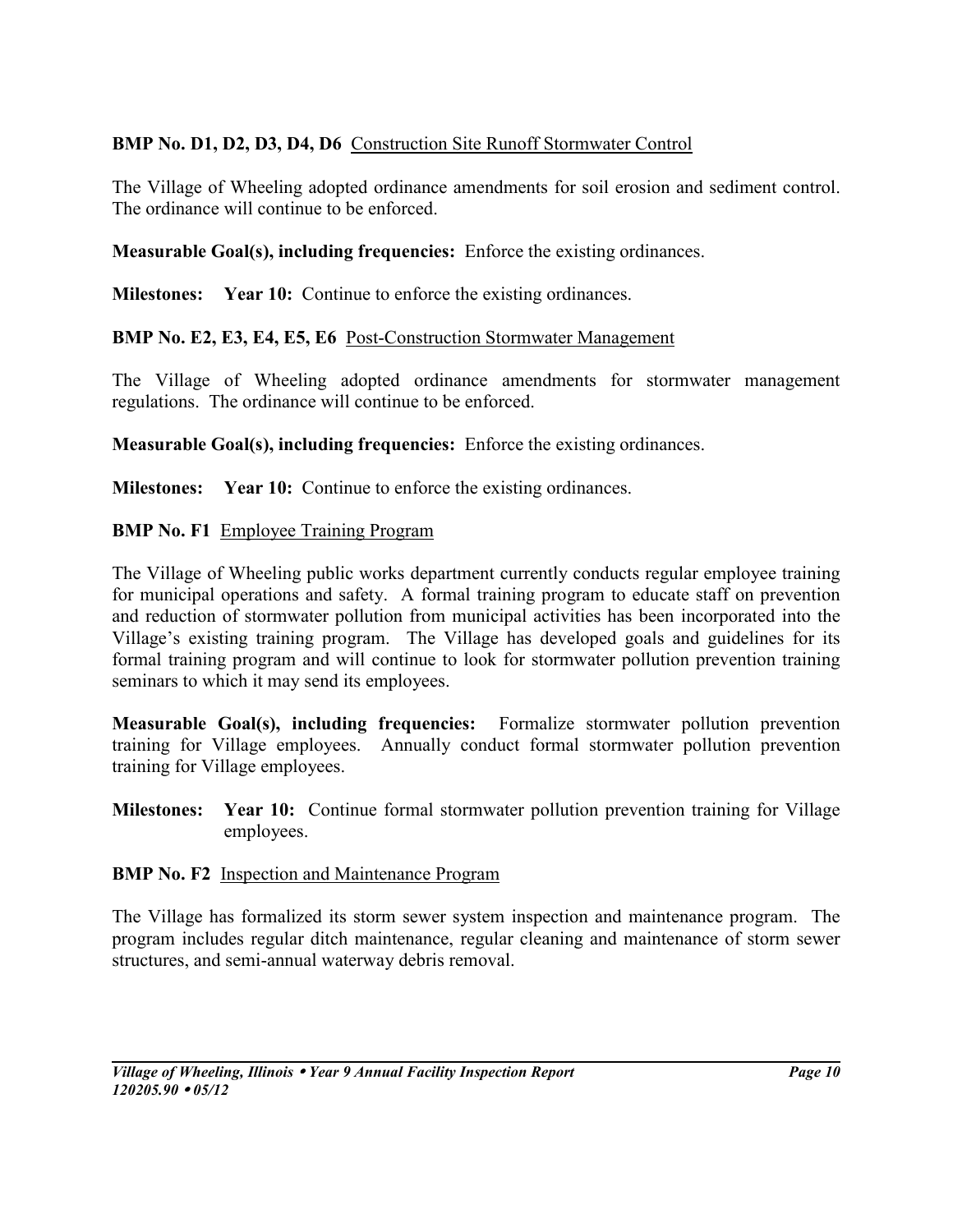**Measurable Goal(s), including frequencies:** Continue to conduct formal inspection and maintenance. Review the program for effectiveness and update the program as needed.

**Milestones: Year 10:** Continue conducting formal inspection and maintenance. Review the program for effectiveness and update as needed.

# **BMP No. F3** Municipal Pollution Prevention Program

The Village of Wheeling currently has many operational policies designed to prevent stormwater pollution associated with municipal operations. These policies have been incorporated into a formal Municipal Stormwater Pollution Prevention Program. The program will be evaluated on an annual basis to determine its effectiveness and modified as necessary.

**Measurable Goal(s), including frequencies:** Continue to conduct a formalized program to prevent stormwater pollution from municipal operations.

**Milestones:** Year 10: Review the program for effectiveness and update as needed. Complete Stormwater Pollution Prevention Plans for additional municipally owned facilities.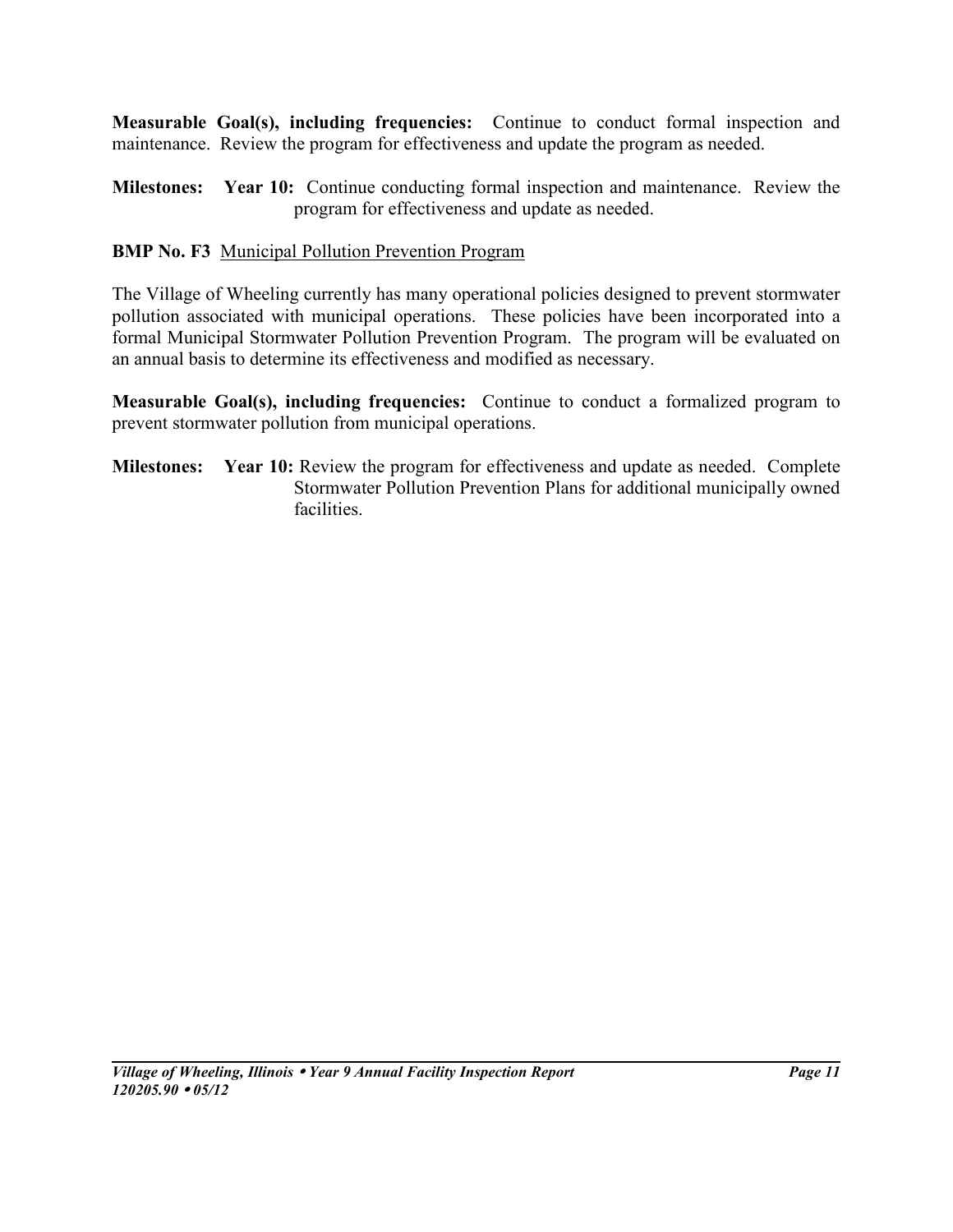# **E. NOTICE OF QUALIFYING LOCAL PROGRAM**

The Village of Wheeling is not relying on any other government entity to satisfy permit obligations.